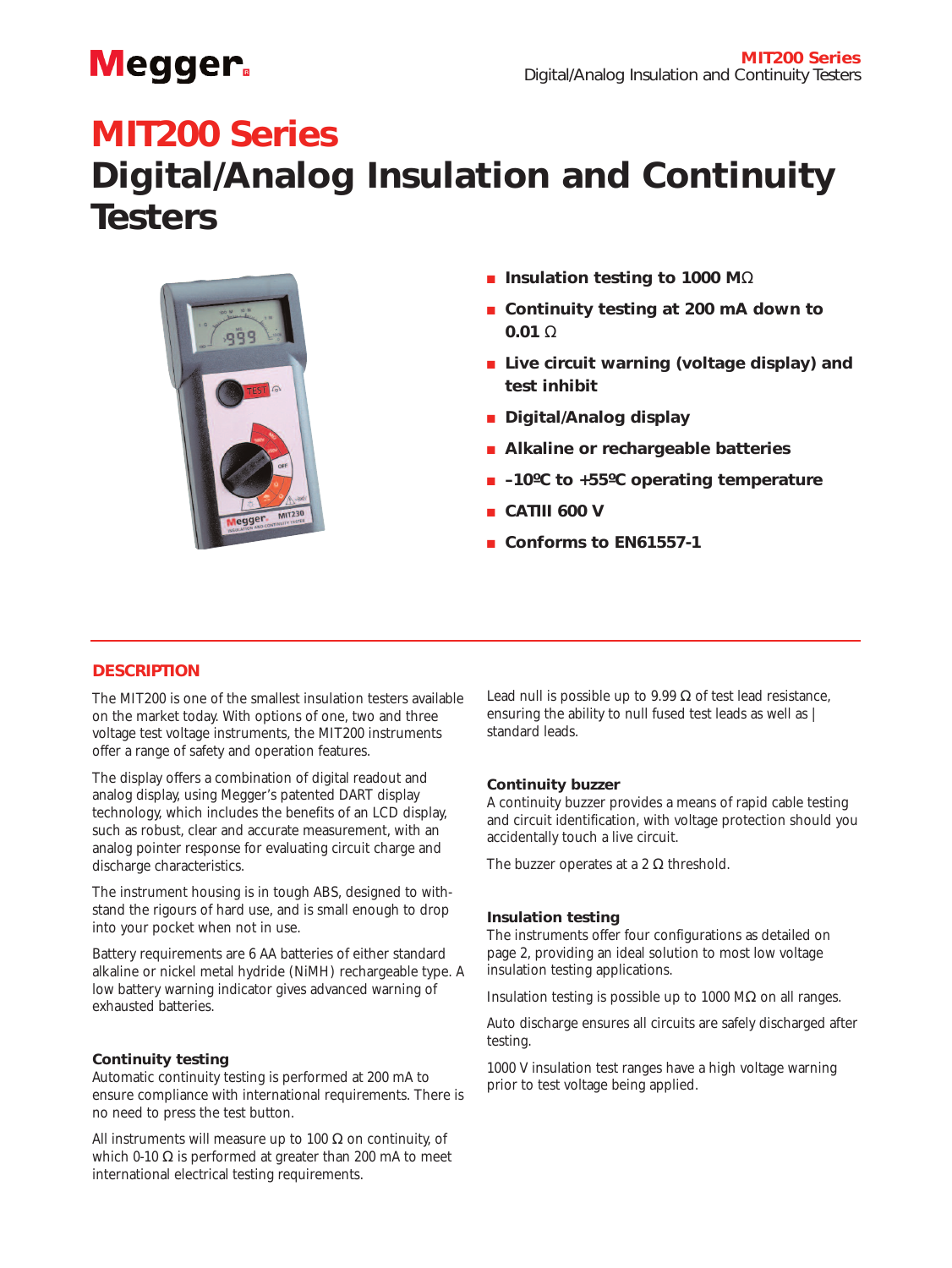# **Megger**

**MIT200 OPTIONS**

### **FEATURES AND BENEFITS SUMMARY**

- Meets the international EN61557 requirements of the rated test voltage into a 1 mA load.
- Digital display of insulation measurement up to 1000 MΩ on a logarithmic analogue arc and a digital display.
- Continuity range has  $0.01$  Ω resolution and a short circuit current in excess of 200 mA.
- Automatic continuity testing leaves both hands free. No need to press the test button.
- Automatic power-off if left unattended reduced wasted battery life.
- Automatic voltage detection avoids accidental contact with live circuits.
- $\blacksquare$ <br> <br> Test lead zero allows compensation for test lead resistance.
- **Buzzer range operates at <2**  $\Omega$ **.**

#### **Safety**

Every Megger instrument is designed with safety as its primary objective. All instruments meet or exceed the requirements of safety directive IEC 61010 and EN61557 for insulation and continuity testing..

### **Default fault meter**

A built-in voltmeter automatically switches in when the instrument is connected to a circuit with an AC or DC voltage greater than 25 V.

#### **Insulation Test inhibit**

Circuits in excess of 25 V will generate a voltage warning. Circuits over 50 V will inhibit testing of the insulation, protecting the operator and the instrument from injury or damage.

#### **600V CATIII**

The MIT200 series has been designed for use on applications up to 600 V CATIII.

#### **APPLICATIONS**

The MIT200 series will find applications in electrical contracting, both on domestic and industrial systems, as well as site maintenance and service departments.

The MIT200 series of insulation and continuity testers are ideal for testing transformers, motors, generators switchgear, panel building, domestic appliances, power tools etc., as well as fixed electrical wiring systems.

Their small size and light weight make them ideal for those engineers that need to carry them for extended periods.

All instruments meet the requirements of most International Standards including VDE0413 Part 1 and BS7671 (the 16th Edition of the IEE Wiring Regulations).

| <b>Insulation testing</b>                      | <b>MIT200</b>                              | <b>MIT210</b> | <b>MIT220</b> | <b>MIT230</b>  |
|------------------------------------------------|--------------------------------------------|---------------|---------------|----------------|
| 250 V                                          |                                            |               | Ē,            | I.             |
| 500 V                                          | I.                                         |               | Ē.            | $\blacksquare$ |
| 1000 V                                         |                                            | L.            |               | L.             |
| 1000 $M\Omega$ range                           | I.                                         | Ē.            | Ē,            | Ē,             |
| Auto-ranging                                   | п                                          | П             | п             | Ī.             |
| Auto discharge                                 | П                                          | L.            | L.            | a,             |
| Test inhibit                                   | $\blacksquare$                             | ×,            | L.            | п              |
| Live circuit voltage display                   | п                                          | П             | E             | a.             |
| <b>Continuity testing</b>                      |                                            |               |               |                |
| Continuity @<br>$>200$ mA                      | п                                          | $\Box$        | П             | п              |
| Continuity to 0.01 $\Omega$                    | П                                          | П             | Ē.            | L.             |
| Test lead null $(9.99 \Omega)$                 | П                                          | П             | Ē.            | Ē.             |
| Automatic continuity test                      | Ē,                                         | ×,            | Ē,            | п              |
| Continuity buzzer with 2 $\Omega$<br>threshold | П                                          | Ξ             | Ξ             | E              |
| Default volts warning                          | п                                          | П             | п             | п              |
| General                                        |                                            |               |               |                |
| Digital display + arc                          | L.                                         | $\Box$        | П             | $\blacksquare$ |
| <b>Battery condition</b>                       | П                                          | П             | Ē.            | a.             |
| Auto power down                                | n                                          | П             | Ē.            | Ē.             |
| Tough carry case                               | П                                          | L.            | E             | I.             |
| Test leads                                     | I.                                         | E             | E             | $\blacksquare$ |
| CATIII 600 V                                   | Ē.                                         | Ē.            | É             | Ë              |
| Environmental                                  |                                            |               |               |                |
| Operation temperature                          | -10 <sup>o</sup> C to $+55$ <sup>o</sup> C |               |               |                |
| Storage temperature                            | -20°C to $+65$ °C                          |               |               |                |
| IP rating                                      | <b>IP40</b>                                |               |               |                |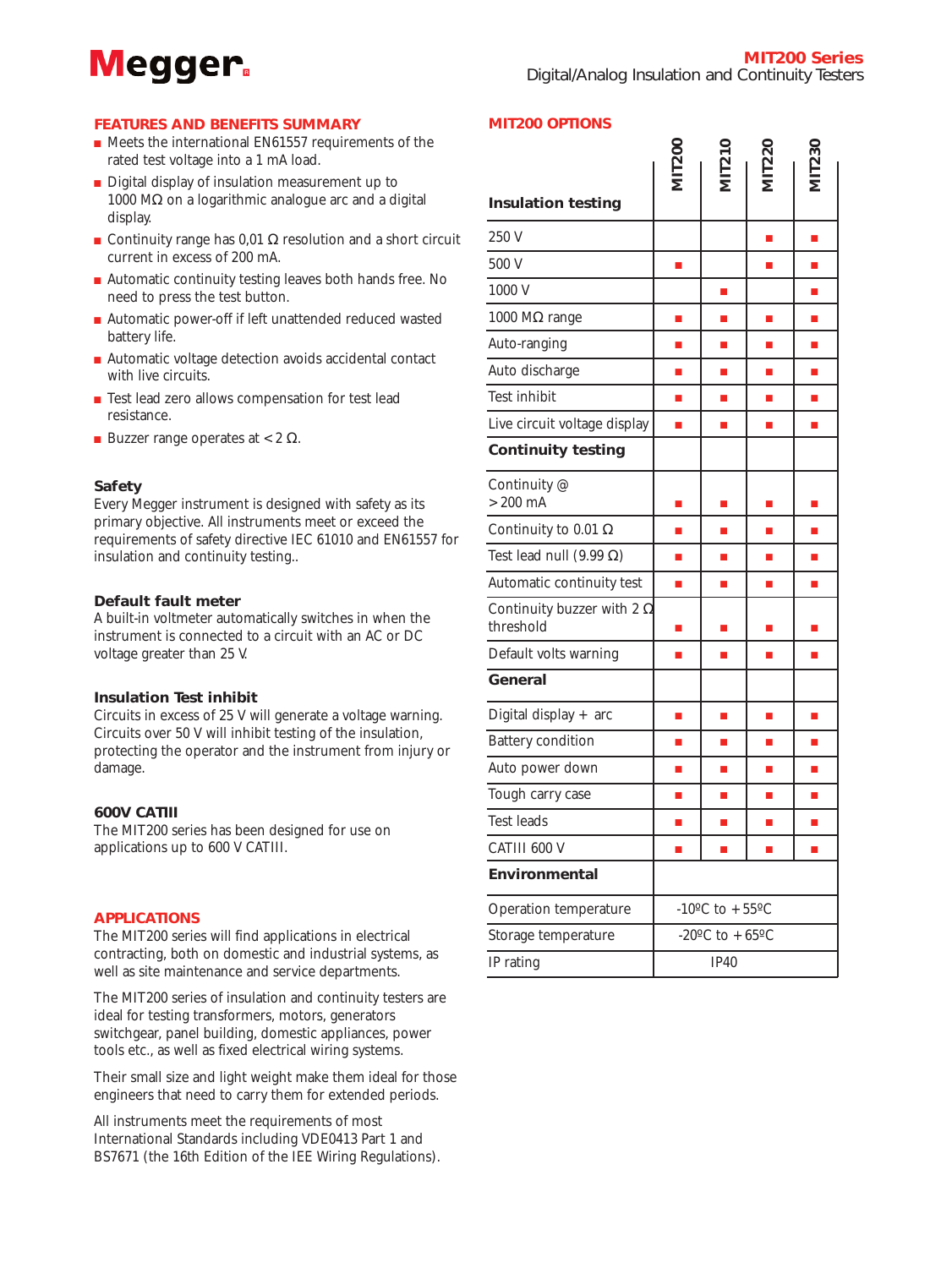# **Megger**

### **SPECIFICATIONS**

**Insulation ranges Nominal test voltage:**  1000 V, 500 V, 250 V (d.c.)

**Measuring range** 10 kΩ - 1000 MΩ on all ranges

**Terminal voltage on open circuit (d.c.):**  $-0\% +25\%$  of rated voltage

**Short circuit current:**   $205 \text{ mA} + 10 \text{ mA} - 5 \text{ mA}$ 

**Test current on load:** >1 mA at minimum pass values of insulation as specified in BS7671, HD384, IEC364 and VDE0413 part 1

**Accuracy (at 20° C) MIT200, 210, 220, 230:** 

 $\pm$  3% of reading  $\pm$  2 digits up to 10 M $\Omega$  $±5\%$  of reading  $±2$  digits up to 100 M $\Omega$  $\pm$  30% of reading up to 1000 M $\Omega$ 

#### **Terminal characteristics**



#### **Continuity ranges Measuring range:**

 $0,01\Omega - 100,0$  Ω

(0 -50 Ω on analogue scale)

#### **Open circuit voltage:**

 $5 V + 1 V$ 

**Short circuit current:**

205 mA,  $\pm$  5 mA (0-10 Ω) > 20 mA (0 - 100 Ω) Ω

**Accuracy (at 20° C) MIT200, 210, 220, 230:**

 $\pm 0.01 \Omega$  to 9.99  $\Omega \pm 3\% \pm 2$  digits

10,0  $\Omega$  to 99,9  $\Omega \pm 5\% \pm 2$  digits

**Zero offset adjust:** 

**MIT200, 210, 220, 230:**

0 to 9.99  $\Omega$ 

**Continuity buzzer MIT200, 210, 220, 230:**

Operates at  $<$  2 Ω

#### **Default voltmeter**

#### **MIT200, 210, 220,230:**

>25 V ac or dc. is applied display will operate as a voltmeter.

**Test inhibit** If more than 50 volts is detected, testing will be inhibited.

#### **Range:**

25 V to 600 V @ 50/60 Hz & dc

#### **Accuracy:**

25 V to 450 V ac/dc  $\pm 1\% \pm 1$  digit

450 V to 600 V ac  $\pm 2\% \pm 1$  digit

**Auto power down** Auto power down operates after 10 minutes if left in standby mode.

**Temperature and humidity Operating range:**

 $-10^{\circ}$ C to  $+55^{\circ}$ C (14 $^{\circ}$ F to 130 $^{\circ}$ F)

#### **Operating humidity:**

93% R.H. at +40°C max. (93% R.H. at 104°F)

**Storage range:**

-25°C to  $+65$ °C (-13°F to 150°F)

#### **Environmental protection:**

IP40

**Fuses**

# **Terminals:**

500 mA (F) 600 V, 32 x 6 mm Ceramic HBC 50 kA minimum.

Display shows if fuse is ruptured.

#### **Safety**

Meets the requirements of EN61010-1 Cat III 600V phase to earth.

#### **Automatic discharge**

After an insulation test the item under test will be discharged automatically. Any voltage present will be indicated on the display so that the discharge can be monitored.

#### **Power supply**

Battery 6 x 1,5 V cells IEC LR6 type(AA alkaline).

Rechargeable NiMH cells may be used.

Battery condition is constantly shown on the display as a foursection bar-graph.

### **Battery life**

3000 consecutive tests (5 seconds per test) on any test using 2Ah batteries.

# **Weight**

**All units:**  $550\text{gms}$  approx. (1.2lbs)

**Dimensions**

**All units:** 195 x 98 x 40mm (7.7 x 3.9 x 1.6 inches)

# **E.M.C**

In accordance with IEC61326-1